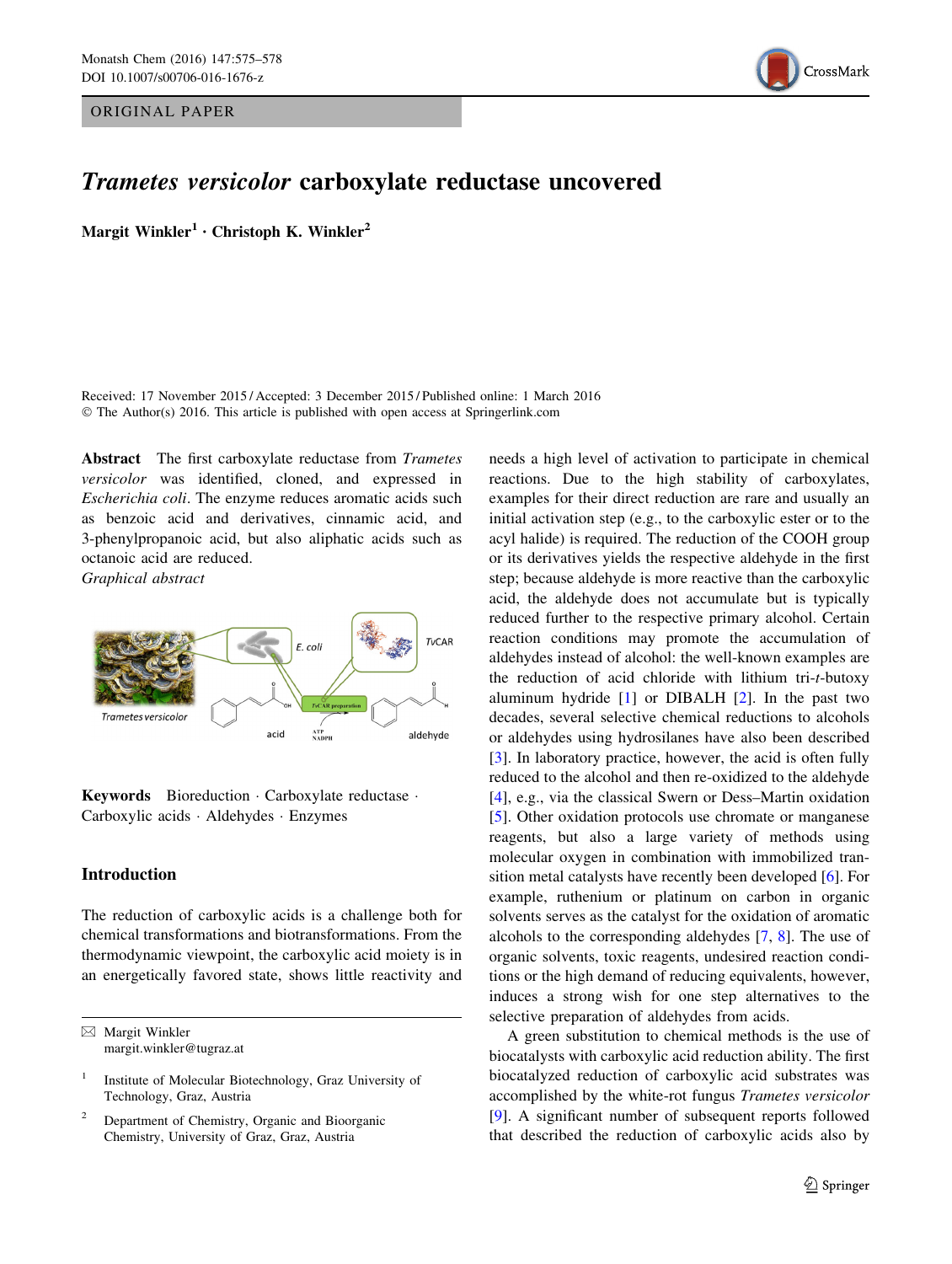other fungi such as Fomes fomentarius [\[10](#page-3-0)], Pycnoporus cinnabarinus [\[11](#page-3-0)], Aspergillus sp. [\[11](#page-3-0), [12](#page-3-0)], Bjerkandera sp. [\[13](#page-3-0)], *Mucor* sp. [\[14](#page-3-0)], and many others  $[15, 16]$  $[15, 16]$  $[15, 16]$ . However, to date, the amino acid sequence of only one single fungal carboxylate reductase has been elucidated from Aspergillus terreus [[17,](#page-3-0) [18\]](#page-3-0). Herein, the sequence and substrate scope of the first carboxylate reductase from T. versicolor have been explored.

### Results and discussion

Trametes versicolor (alias: Polystictus versicolor) was reported to reduce benzoic acid derivatives to mixtures of aldehydes and alcohols [[9\]](#page-3-0). The enzyme responsible for the first reduction step from the acid to the aldehyde had not been identified to this date, nor has a particular enzyme been purified and characterized. To discover the enzymatic activity on sequence level, the fungal carboxylate reductase enzyme sequence and three sequences of homologous bacterial ATP and NADPH-dependent carboxylate reductases were used as templates to search within the nonredundant protein sequences on NCBI with the restriction to the organism T. versicolor. The hits from this search were all annotated as acetyl-CoA synthetase-like proteins. Aspergillus terreus ATEG\_03630 [[17\]](#page-3-0) is classified as CaiC for the adenylation domain and Thioester-redct for the reduction domain by the multi-domain model, whereas the CARs from Nocardia iowensis [\[19](#page-3-0)], Mycobacterium mar*inum* [\[20](#page-3-0)], and *Segniliparus rotundus* [[21\]](#page-3-0) are classified as FAA1 and Lys2B. From the most significant hits of the search, one sequence was classified to consist of an FAA1 adenylation domain in combination with a Thioester-reductase domain. Therefore, it seemed most likely that this sequence would display carboxylate reductase activity.

Since homologous bacterial carboxylate reductases were shown to require the attachment of a phosphopantethein moiety [[22\]](#page-3-0), the protein was expressed from the pET-DUET1 vector that harbored simultaneously Escherichia coli phosphopantethein transferase for post-translational modification of the carboxylate reductase and the coding sequence of the putative CAR enzyme with an N-terminal fusion tag. Despite codon optimization of the fungal gene sequence for expression in E. coli, the amount of soluble protein was disappointingly low and the majority of the protein was found in the insoluble fraction. The protein was purified via affinity chromatography, yielding T. versicolor CAR (TvCAR) in enriched form. As known CAR enzymes have been well expressed heterologously in E. coli in their apo-form [\[22](#page-3-0)], the reason is unlikely insufficient posttranslational phosphopantetheinylation. Optimization of

the expression conditions, such as the choice of a weaker promoter, the use of chaperones [[23\]](#page-3-0), or ultimately a fungal expression system, will likely result in significant improvements with respect to enzyme yield.

In comparison to published CAR enzymes, T. versicolor CAR is most similar to Aspergillus terreus CAR, albeit with only 24 % identity according to UniProtAlign, whereas N. iowensis CAR and M. marinum CAR exhibit 17 % and S. rotundus CAR 16 % identity, respectively.

Carboxylate reductase enzymes rely on ATP and NADPH as cosubstrates. As typical for adenylating enzymes, the presence of  $Mg^{2+}$  is important due to its interaction with ATP [\[24](#page-3-0)]. TvCAR preparation was assayed using the conditions as described in the experimental section. In addition, control reactions without the addition of substrate (E)-cinnamic acid (1a), ATP, or MgCl<sub>2</sub> were carried out. NADPH was not oxidized in the absence of ATP or substrate. When the reaction was carried out in TrisHCl buffer without  $MgCl<sub>2</sub>$ , the carboxylate reduction rate was diminished by approximately 30 %. It needs to be noted that the enzyme preparation contained 10 mM  $MgCl<sub>2</sub>$ , resulting in 0.5 mM  $MgCl<sub>2</sub>$  end concentration in this particular reaction.

TvCAR was subjected to an NADPH depletion assay in the presence of different carboxylic acids. Enzymatic activity was observed for the substrates listed in Table [1.](#page-2-0) In the presence of, e.g. phenylacetic acid, mandelic acid, 2-pyrrole-, 2-pyridine-, 3-indole-, and 2-pyrazinecarboxylic acid as well as short chain aliphatic acids levulinic acid, pentanoic acid and hexanoic acid, NADPH was not oxidized by TvCAR. The fact that  $1a$ , benzoic acid  $(2a)$ , 3-hydroxy- and 3-methoxybenzoic acid  $(3a, 4a)$  as well as 4-methoxybenzoic acid (5a) are reduced, but phenylacetic acid is not, is consistent with the observations of Farmer et al. [[9\]](#page-3-0). However, 2-hydroxy- and 2-methoxybenzoic acids were not reduced by TvCAR under the conditions used. This supports the idea that T. versicolor harbors more than one CAR enzyme and CAR (XP\_008043822.1) is partly but not fully responsible for the reactions observed in 1959. As an analog of 1a, 3-phenylpropanoic acid (6a) was also reduced. Surprisingly, also aliphatic carboxylates from C7 to C9 (7a–9a) were converted, whereas short chain acids and longer chain acids were not accepted as substrates under these conditions (Table [1](#page-2-0)).

To investigate the identity of the reduction product,  $(E)$ cinnamic acid (1a) was subjected to a biotransformation reaction in the presence of the  $TvCAR$  enzyme and excess of co-factors. The reaction was analyzed after extraction and derivatization of the remaining substrate 1a by GC/MS analysis, revealing cinnamaldehyde (1b) as the sole product in a mixture with methyl cinnamate (1d) (Scheme [1](#page-2-0)).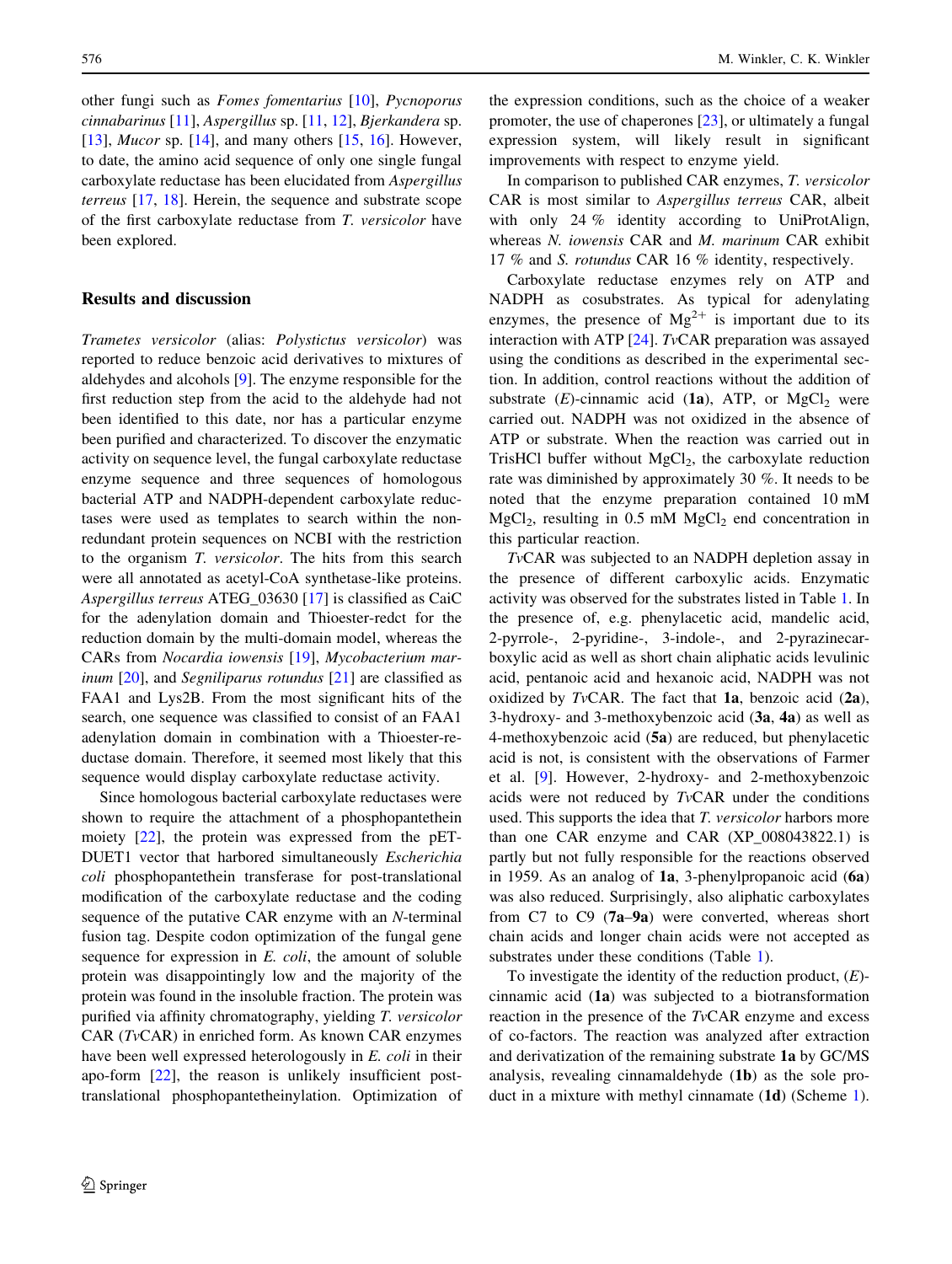<span id="page-2-0"></span>Table 1 Substrate scope of Trametes versicolor carboxylate reductase

| Entry          | Substrate                     | Specific activity <sup>a</sup> /mU mg <sup>-1</sup> |
|----------------|-------------------------------|-----------------------------------------------------|
|                | $(E)$ -Cinnamic acid (1a)     | $41 \pm 4$                                          |
| $\overline{c}$ | Benzoic acid (2a)             | $30 \pm 9$                                          |
| 3              | $3-Hydroxybenzoic acid (3a)$  | $22 \pm 8$                                          |
| 4              | 3-Methoxybenzoic acid (4a)    | $23 \pm 5$                                          |
| 5              | 4-Methoxybenzoic acid (5a)    | $33 \pm 2$                                          |
| 6              | 3-Phenylpropanoic acid $(6a)$ | $34 \pm 7$                                          |
| 7              | Heptanoic acid (7a)           | $34 \pm 7$                                          |
| 8              | Octanoic acid (8a)            | $35 \pm 4$                                          |
| 9              | Nonanoic acid (9a)            | $33 \pm 1$                                          |

<sup>a</sup> One activity unit is defined as the amount of enzyme preparation catalyzing the oxidation of  $1 \mu M$  of NADPH per minute

#### **Scheme 1**



#### **Conclusion**

The currently available portfolio of carboxylate reductase enzymes is limited to a handful of protein sequences. With the aim to enlighten new biocatalysts, we identified a putative acetyl-CoA synthetase-like protein from T. versicolor, expressed it in E. coli and confirmed that this protein indeed shows carboxylate reductase activity. The enzyme exhibits a promising substrate scope; however, its heterologous expression is a clear limitation at the moment.

#### Experimental

Substrates, product references, DTT, and trimethylsilyldiazomethane (solution, 2 M in diethyl ether) were purchased from Sigma Aldrich and used without further purification. ATP was obtained from Roche Diagnostics. NADPH and MES were purchased from Roth, IPTG from Serva, and MgCl<sub>2</sub> from Merck.

## Cloning and expression

Four literature known carboxylate reductase enzyme sequences (Q6RKB1.1, WP\_012393886.1, WP\_013138593.1, and XP\_001212808.1) were used as search templates for a blastp search against non-redundant protein sequences with the restriction to the organism T.

versicolor (taxid:5325). A gene, coding for the protein sequence of NCBI accession code XP\_008043822.1 was ordered as synthetic gene with optimization of the genetic code for expression in E. coli. The protein was expressed from the pETDUET1 vector with the E. coli pptase (NCBI accession code CAQ31055.1) cloned into the first multiple cloning site and N-terminally HIS-tagged CAR sequences in the second multiple cloning site. The plasmid was transfected to E. coli BL32(DE3) Star and colonies selected on LB/Amp. The enzyme was expressed using standard conditions. The cells were harvested by centrifugation and stored at  $-20$  °C. After thawing, the cells were disrupted by sonication and the protein purified by nickel affinity chromatography, using the gravity flow protocol. The protein containing fractions were pooled and dialyzed overnight at  $4 \degree C$  into 50 mM MES buffer, pH 7.5, containing 10 mM  $MgCl<sub>2</sub>$ , 1 mM EDTA, and 1 mM DTT. Aliquots of the resultant, slightly turbid protein solution were shock frozen in liquid nitrogen and stored at  $-80$  °C.

#### Substrate screening

The capability of the protein to reduce carboxylic acids was determined using a photometric NADPH depletion assay. Therefore, potential carboxylic acid substrates were dissolved in KOH (0.1 M in water) or DMSO. The assay composition was as follows: The substrates  $(10 \text{ mm}^3 \text{ of}$ 100 mM stock solution) were added to 160 mm<sup>3</sup> of TrisHCl buffer (100 mM, pH 7.5, containing 10 mM MgCl<sub>2</sub>). Subsequently, 10 mm<sup>3</sup> of NADPH (10 mM in water), 10 mm<sup>3</sup> of ATP (20 mM in water), and 10 mm<sup>3</sup> of enzyme preparation  $(3.85 \text{ mg/cm}^3)$  with an estimated purity of 50 %) were added. Each reaction was measured four times in parallel in UV-Star 96 well plates (Greiner). The depletion of NADPH was followed on a Synergy Mx Platereader at 340 nm and 28 °C for 10 min. Blank